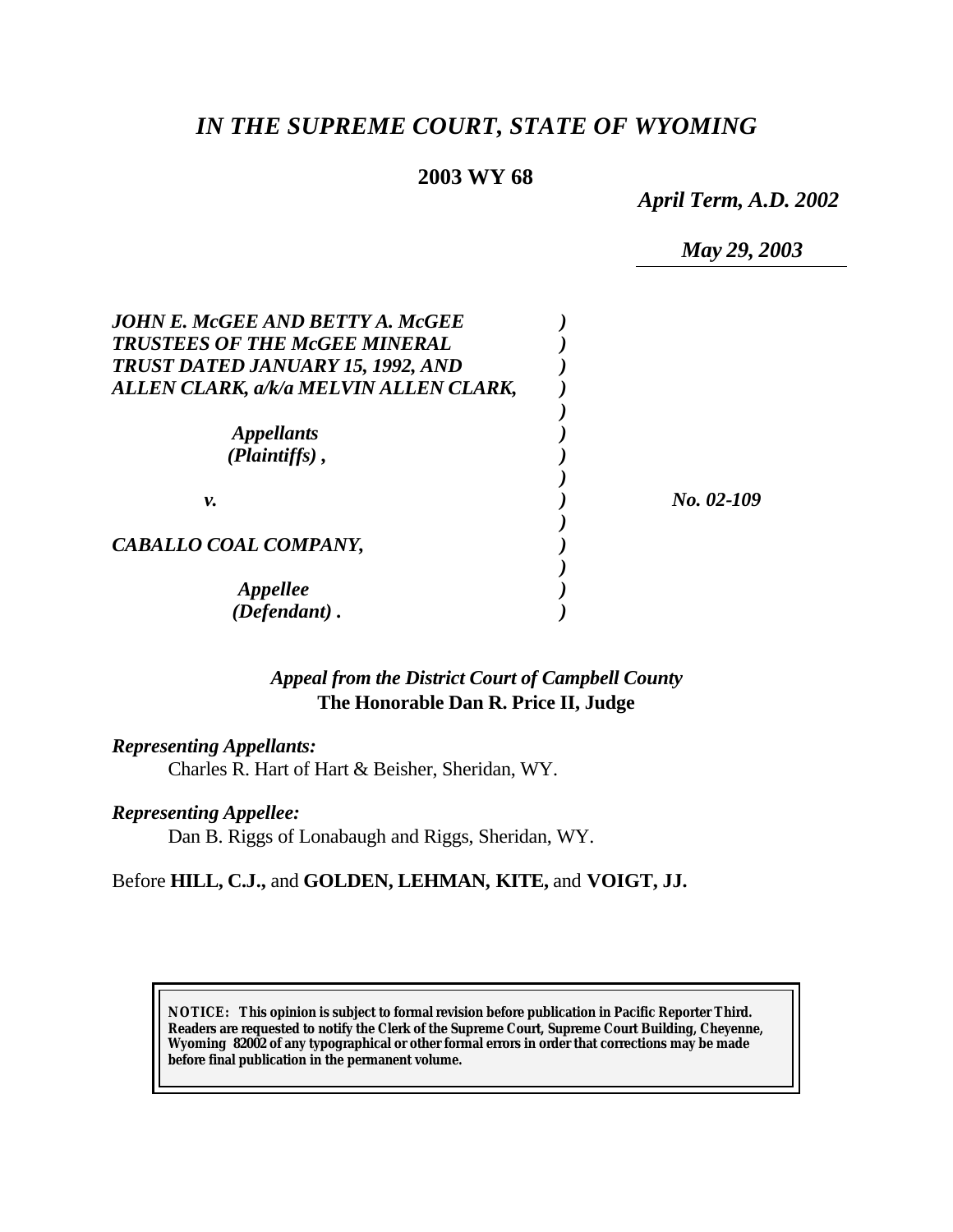#### **LEHMAN, Justice.**

[¶1] This is an appeal from summary judgment entered in favor of appellee Caballo Coal Company (CCC) and against appellants John E. McGee and Betty A. McGee, Trustees of the McGee Mineral Trust dated January 15, 1992, and Allen Clark (collectively appellants). In granting summary judgment, the district court ruled that appellants' predecessors had conveyed the rights to coalbed methane gas (CBM) when they transferred certain real property located in the Fort Union formation of the Powder River Basin of Wyoming to CCC's predecessors. Upon review, we reverse.

#### *ISSUE*

[¶2] Appellants present the following issue:

Does a conveyance of "all coal and all other minerals . . . contained in or associated with coal and which may be mined and produced with coal which Grantor owns or holds in said lands" convey coalbed methane gas, or does a reservation of "oil, gas and other minerals" reserve coalbed methane gas?

CCC styles the issue before this court as:

Did the 1973 warranty deed between McGees and Carter Oil Company and the 1973 warranty deed between Clarks and Carter Oil Company convey coalbed methane underlying the described lands?

### *FACTS*

[¶3] On December 17, 1973, John E. McGee and Betty A. McGee issued a warranty deed conveying to Carter Oil Company the surface estate and any interests in coal that they may have or hold in certain real property located in Campbell County for an amount of \$340,000.00 and a two percent per ton royalty on certain mined coal. The McGees did not own any coal rights with respect to this land because these rights had been reserved to the United States in the original patents. On this same date, Melvin D. and Ethel L. Clark conveyed to the Carter Oil Company, also via warranty deed, the surface estate in other real property for \$1,510,000.00 but reserved the coal rights in this land. These warranty deeds were issued pursuant to prior agreements.

[¶4] Pertinent parts of the agreements set forth: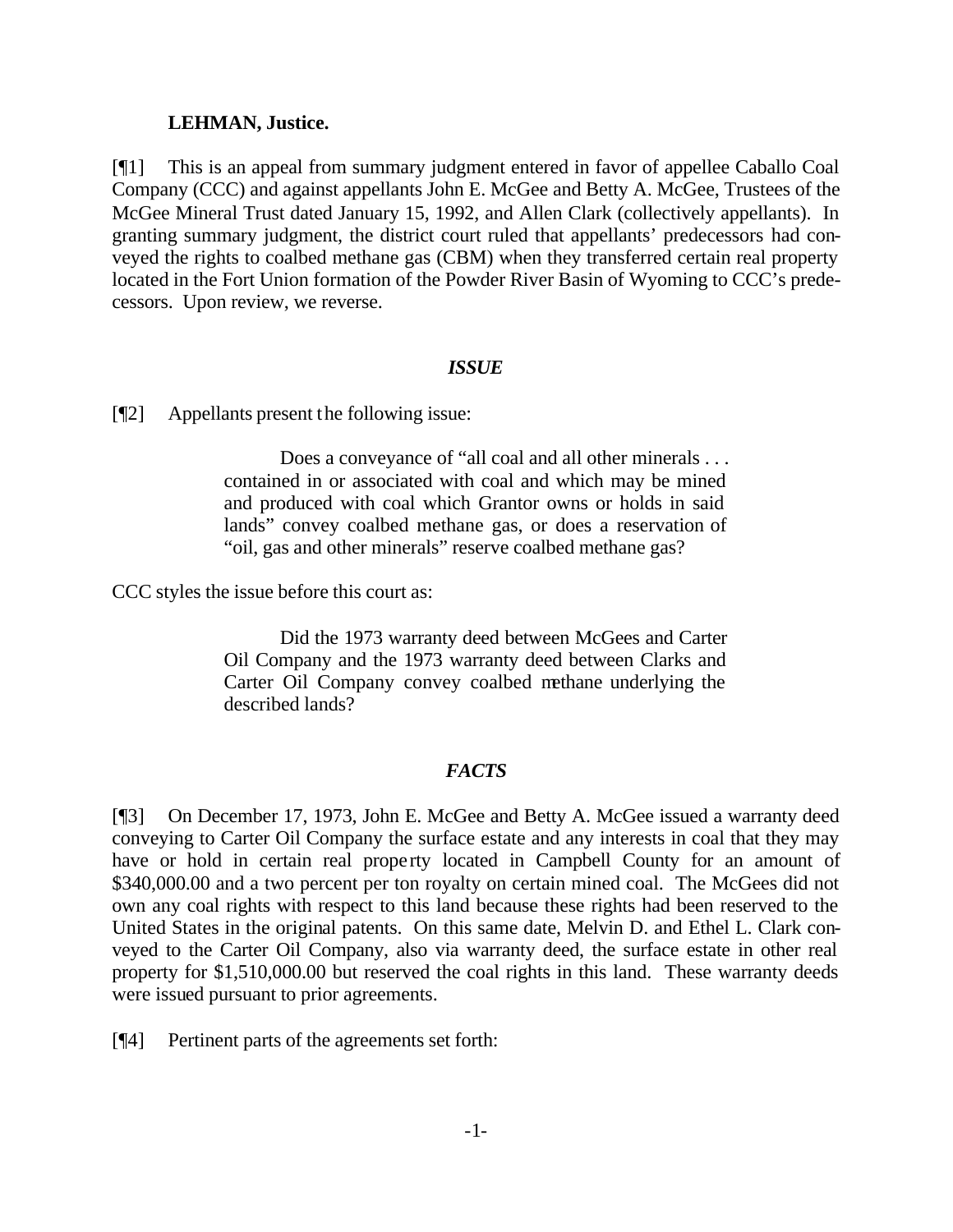Grantor agrees to grant and convey good and merchantable title to said lands to Grantee . . . together with all coal and all other minerals metallic or non-metallic, contained in or associated with coal and which may be mined and produced with coal which Grantor owns or holds in said lands[.] ... [E]xcepting and reserving to Grantor all oil, gas, and other minerals in said lands which Grantor now holds, other than those specified above to be conveyed to Grantee and excepting all coal in the SE¼ of Sec. 5, Township 48 North, Range 70 West [NE¼NE¼ of Section 24, Township 48 North, Range 71 West].

The warranty deeds both state in applicable part:

. . . hereby releasing and waiving all rights [to the lands described above] together with all coal and all other minerals, metallic or nonmetallic, contained in or associated with coal and which may be produced with coal which Grantor owns or holds in said lands[.] . . . EXCEPTING AND RESERVING to Grantor all oil, gas and other minerals in said lands which Grantor now owns, other than those included above in the conveyance to Grantee, and excepting all coal in the SE¼ of Sec. 5, Township 48 North, Range 70 West [NE¼NE¼ of Section 24, Township 48 North, Range 71 West].

Further, the warranty deeds contain a non-merger clause which states: "This deed is executed pursuant to agreement between Grantor and Grantee dated December 17, 1973, the provisions of which are not merged herein."

[¶5] Appellants are the successors in interest to John E. and Betty A. McGee and Melvin D. and Ethel L. Clark, while CCC is the successor in interest of Carter Oil Company. On June 21, 2001, appellants filed a declaratory judgment and quiet title action seeking a determination that the McGees and Clarks reserved CBM with respect to the warranty deeds. The parties then filed cross-motions for summary judgment. Upon consideration and hearing, the district court entered summary judgment in favor of CCC and against appellants. This appeal followed.

### *STANDARD OF REVIEW*

[¶6] Our standard of review in summary judgment cases is well established.

Summary judgment motions are determined under the following language from W.R.C.P. 56(c):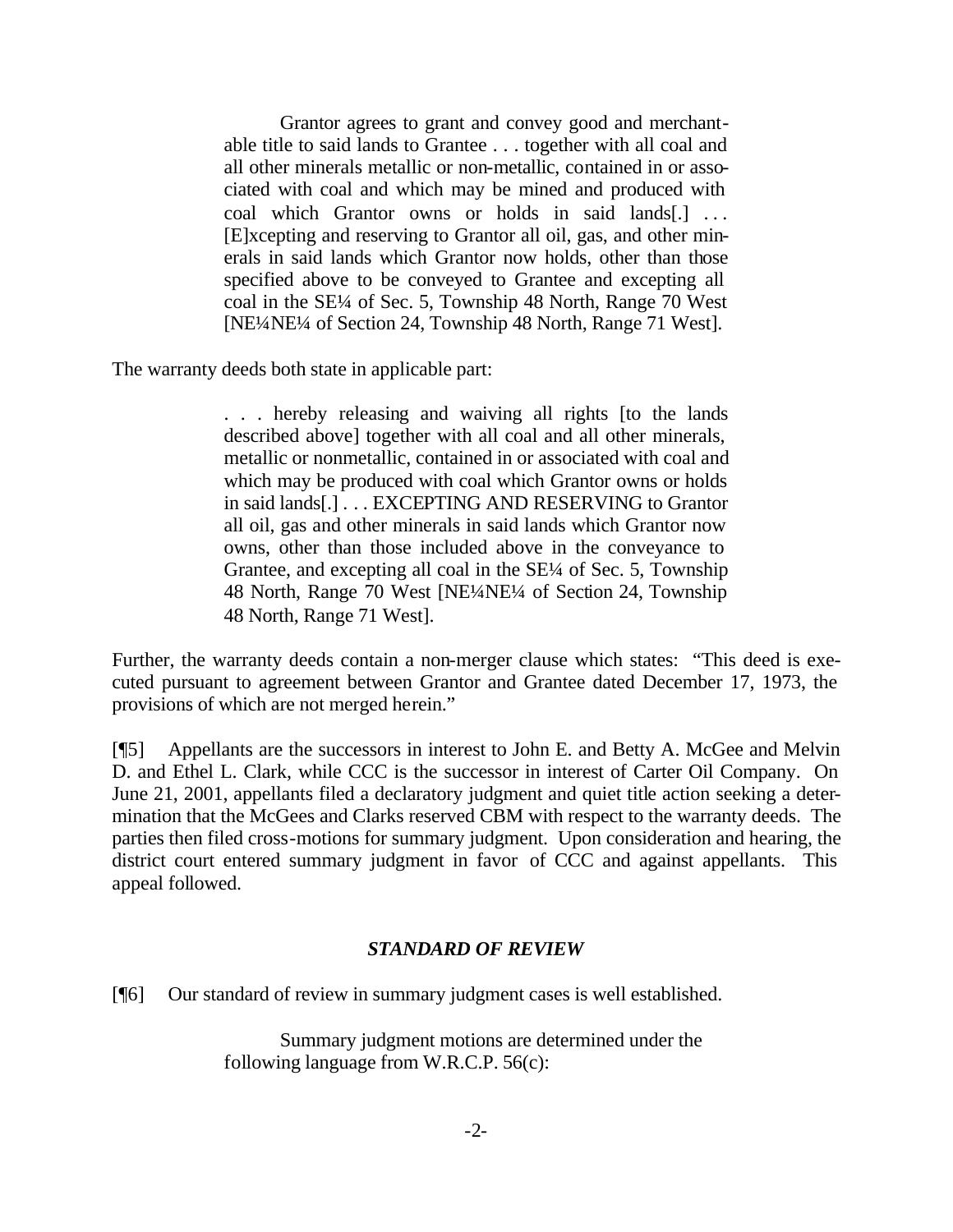The judgment sought shall be rendered forthwith if the pleadings, depositions, answers to interrogatories, and admissions on file, together with the affidavits, if any, show that there is no genuine issue as to any material fact and that the moving party is entitled to a judgment as a matter of law.

The purpose of summary judgment is to dispose of suits before trial that present no genuine issue of material fact. *Moore v. Kiljander*, 604 P.2d 204, 207 (Wyo. 1979). Summary judgment is a drastic remedy designed to pierce the formal allegations and reach the merits of the controversy, but only where no genuine issue of material fact is present. *Weaver v. Blue Cross Blue Shield of Wyoming*, 609 P.2d 984, 986 (Wyo. 1980). A fact is material if proof of that fact would have the effect of establishing or refuting one of the essential elements of a cause of action or defense asserted by the parties. *Schuler v. Community First Nat. Bank*, 999 P.2d 1303, 1304 (Wyo. 2000). The summary judgment movant has the initial burden of establishing by admissible evidence a prima facie case; once this is accomplished, the burden shifts and the opposing party must present specific facts showing that there is a genuine issue of material fact. *Boehm v. Cody Country Chamber of Commerce*, 748 P.2d 704, 710 (Wyo. 1987); *Gennings v. First Nat. Bank of Thermopolis*, 654 P.2d 154, 156 (Wyo. 1982).

This Court reviews a summary judgment in the same light as the district court, using the same materials and following the same standards. *Unicorn Drilling, Inc. v. Heart Mountain Irr. Dist.*, 3 P.3d 857, 860 (Wyo. 2000) (quoting *Gray v. Norwest Bank Wyoming, N.A.*, 984 P.2d 1088, 1091 (Wyo. 1999)). The record is reviewed, however, from the vantage point most favorable to the party who opposed the motion, and this Court will give that party the benefit of all favorable inferences that may fairly be drawn from the record. *Garcia v. Lawson*, 928 P.2d 1164, 1166 (Wyo. 1996).

*Garnett v. Coyle*, 2001 WY 94, ¶¶3-5, 33 P.3d 114, ¶¶3-5 (Wyo. 2001).

#### *DISCUSSION*

[¶7] Initially, we recognize that the facts and issue presented in this case are akin to those which existed in the case of *Newman v. RAG Wyoming Land Co.*, 2002 WY 132, 53 P.3d 540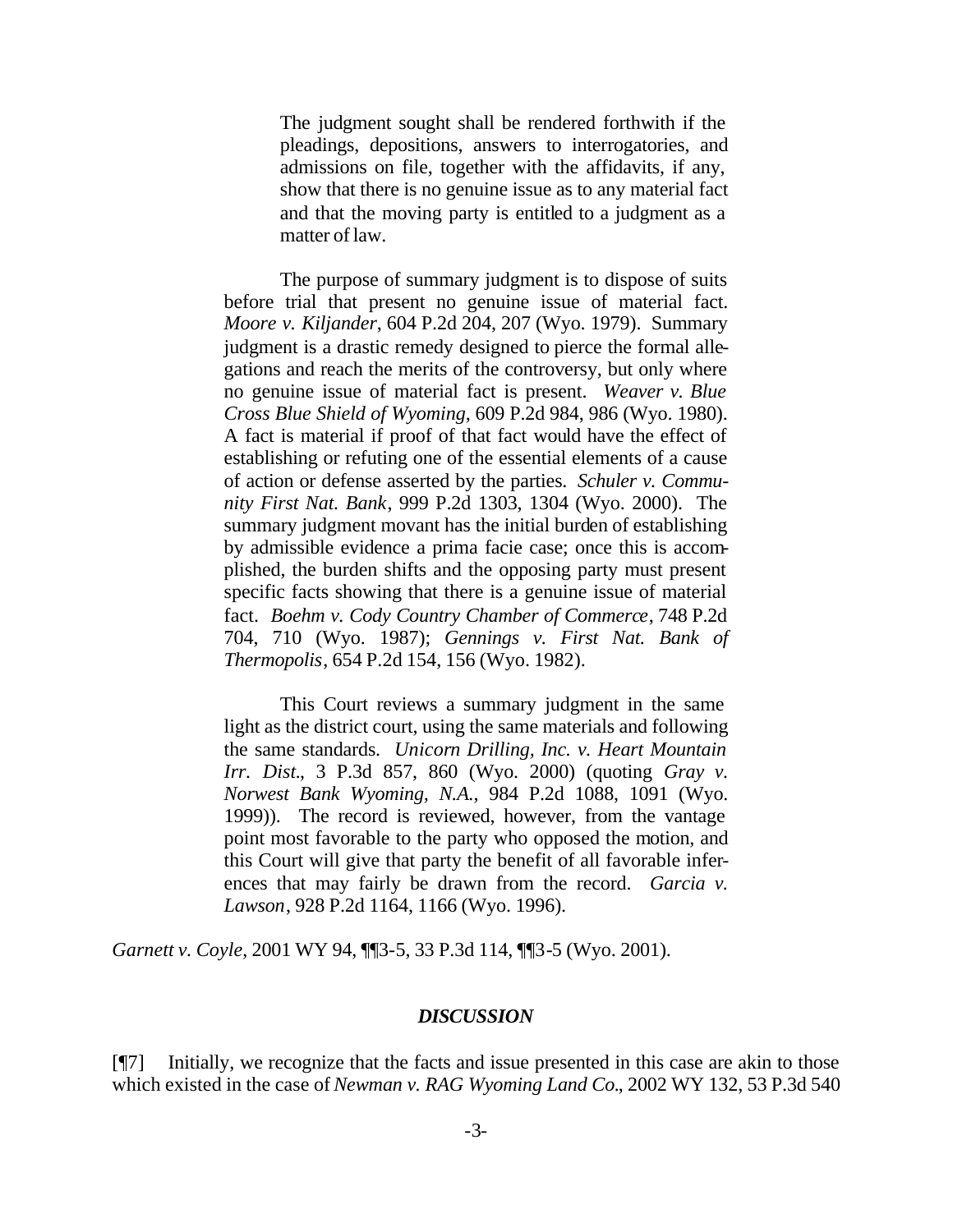(Wyo. 2002), recently before this court. In *Newman*, we considered whether or not CBM had been conveyed or reserved by landowners in a 1974 land conveyance. In *Newman*, the grantors owned both the surface and mineral estate in certain Campbell County property and deeded the surface of such property and "coal and minerals commingled with [the] coal" to a neighboring coal mine operator reserving all "oil, gas, and other minerals" not otherwise conveyed. *Newman,* at ¶1.

[¶8] In *Newman*, we began our analysis by setting forth the historical background of CBM. In particular, this court recognized that CBM had been well known for over a century and had long been considered a dangerous waste product of coal mining until the 1970s. At that time, the value of CBM was realized resulting in concerted research and development in the area through the issuance of government grants. Nevertheless, it was not until the early 1990s that techniques were perfected for the efficient development of CBM. Prior to this time, CBM was simply allowed to escape from the coal in the course of open pit surface mining, and no attempt was made to capture it as a valuable resource. *Newman*, at  $\P$ 6-8.

[¶9] *Newman* further explored the chemistry and composition of CBM. In doing so, we recognized that CBM is chemically identical  $(CH<sub>4</sub>)$  to gas produced through conventional methods. Both CBM and gas produced from conventional methods are known as "natural gas" and emanate from the decay of organic material over time under great pressure and temperature. CBM gas exists in coal in three basic states: as free gas; as gas dissolved in the water in coal; and as gas "absorbed" on the solid surface of the coal. *Newman,* at ¶9. Many of these facts are also established in this case through the affidavit of Jimmy Goolsby, a consulting geologist, submitted by appellants in support of their summary judgment motion and the affidavit of Anthony W. Gorody, an earth science professional, proffered by CCC in support of its motion for summary judgment.

[¶10] Finally, this court explained that the ultimate issue to be resolved in *Newman* was whether the parties to the deed in question intended CBM to be conveyed along with the coal estate or reserved to the grantor as part of the oil and gas estate. *Newman,* at ¶¶11 and 14. We are faced with exactly the same conclusive issue in this case.

[¶11] In making such a determination, we apply the following standards:

"According to our established standards for interpretation of contracts, the words used in the contract are afforded the plain meaning that a reasonable person would give to them. When the provisions in the contract are clear and unambiguous, the court looks only to the 'four corners' of the document in arriving at the intent of the parties. In the absence of any ambiguity, the contract will be enforced according to its terms because no construction is appropriate." *Amoco Production Company v.*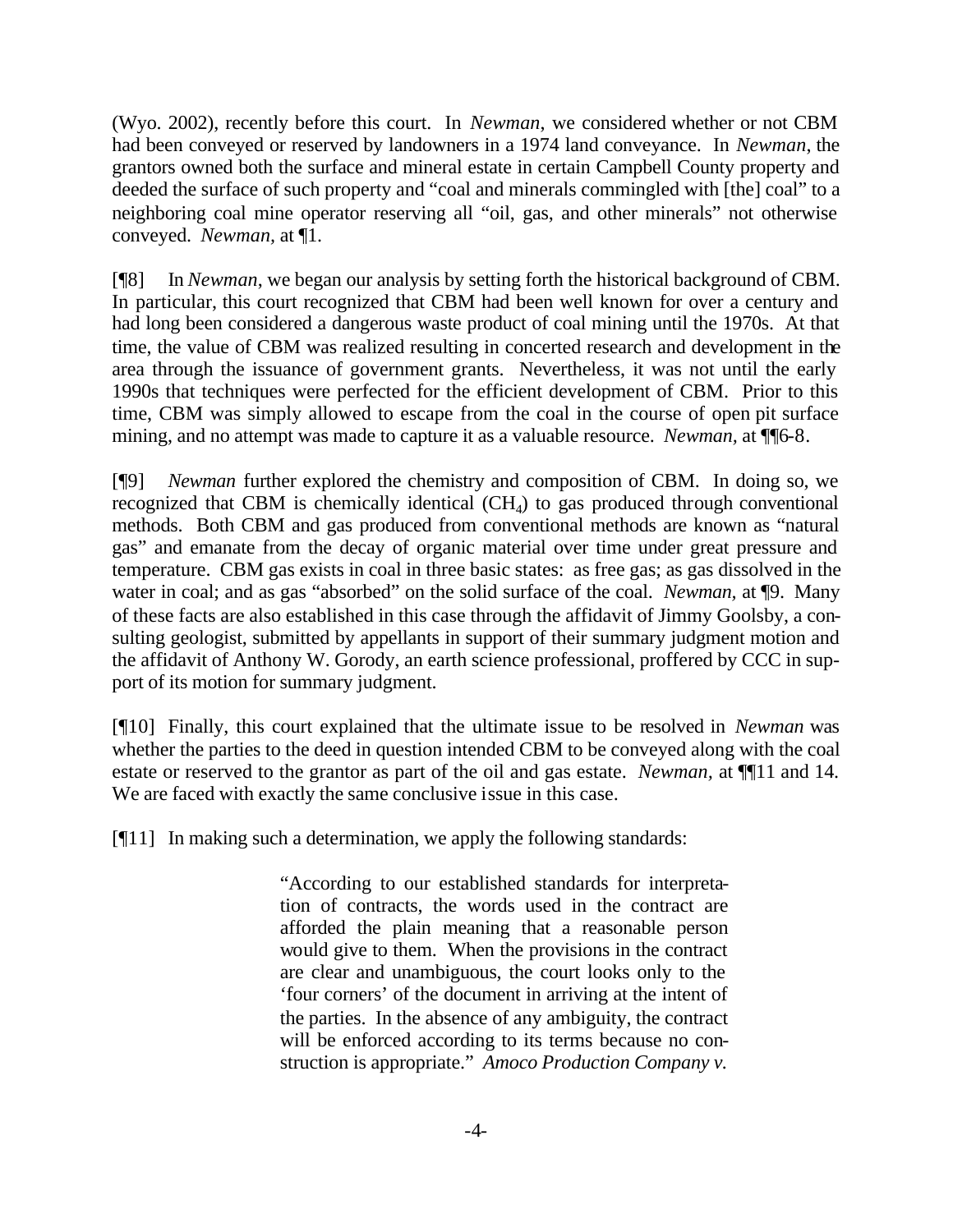*EM Nominee Partnership Company*, 2 P.3d 534, 539-40 (Wyo. 2000) (citations omitted).

Assignments are contracts and are construed according to the rules of contract interpretation. The determination of the parties' intent is our prime focus in interpreting or construing a contract. If an agreement is in writing and its language is clear and unambiguous, the parties' intention is to be secured from the words of the agreement. When the agreement's language is clear and unambiguous, we consider the writing as a whole, taking into account relationships between various parts. *In interpreting unambiguous contracts involving mineral interests, we have consistently looked to surrounding circumstances, facts showing the relations of the parties, the subject matter of the contract, and the apparent purpose of making the contract.*

*Boley v. Greenough*, 2001 WY 47, ¶¶10-11, 22 P.3d 854, ¶¶10- 11 (2001) (some citations omitted). Although substantial disagreement exists over the meaning of the deed, neither party suggests the language of the deed is ambiguous. Differing interpretations of contracts alone do not constitute ambiguity requiring extrinsic evidence. *Moncrief v. Louisiana Land and Exploration Company*, 861 P.2d 516, 524 (Wyo. 1993).

We must first examine the terms of the deed and give them their plain and ordinary meaning. *Wolter v. Equitable Resources Energy Company, Western Region*, 979 P.2d 948, 951 (Wyo. 1999); *Pete Lien & Sons, Inc. v. Ellsworth Peck Construction Co.*, 896 P.2d 761, 763 (Wyo. 1995). Plain meaning is that "meaning which [the] language would convey to reasonable persons at the time and place of its use." *Moncrief*, 861 P.2d at 524.

*Newman,* at ¶¶11-12 (emphasis added). *See also WADI Petroleum, Inc. v. Ultra Resources, Inc.*, 2003 WY 41, ¶11, 65 P.3d 703, ¶11 (Wyo. 2003). We also recognized in *Newman,* at ¶¶19 and 27, when faced with circumstances like those present here, we must focus on the general intent of the parties, concentrating on the purpose of the grant in terms of respective manner of enjoyment of surface and mineral estates and the exploitation of the mineral resources involved.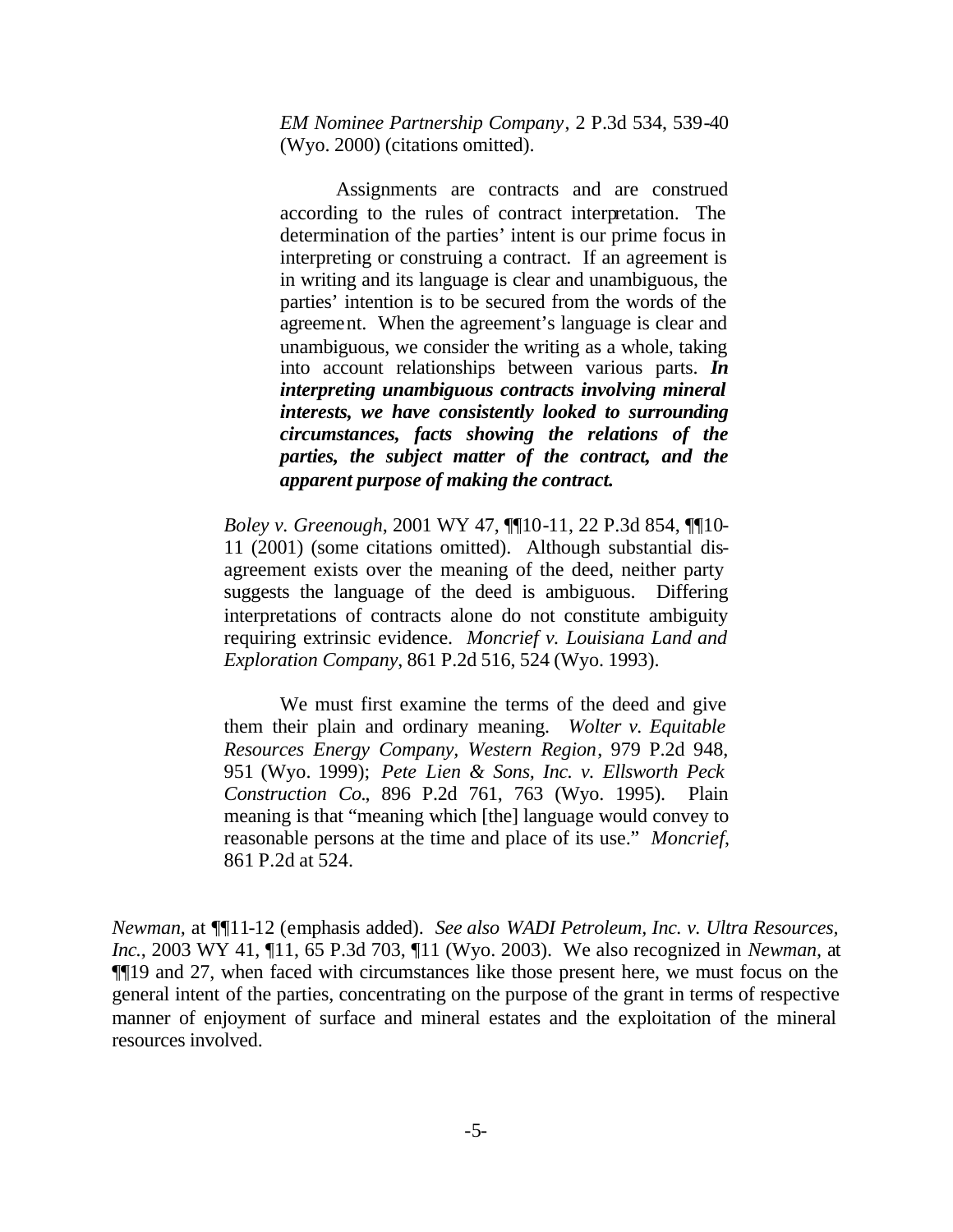[¶12] The language of the warranty deeds in this case convey good and merchantable title to the lands involved "together with all coal and all other minerals, metallic or non-metallic, contained in or associated with coal and which may be produced with coal" owned or held by the grantors in those lands. These warranty deeds also reserved to the grantors "all oil, gas and other minerals in said lands" which the grantors then owned, "other than those included above in the conveyance to Grantee." One of the two warranty deeds also reserved "all coal" in the involved piece of real property, preserving such rights in the grantors. The language utilized in the agreements entered into between the parties varies slightly from that utilized in the warranty deeds by specifying that the grantors would grant and convey good and merchantable title to the lands "together with all coal and all other minerals metallic or nonmetallic, contained in or associated with coal and which may be *mined and* produced with coal" which grantors owned or held in such lands.<sup>1</sup>

[¶13] As in *Newman*, we start by concluding that CBM is a mineral under Wyoming law. *Newman,* at ¶13 and those cases cited therein. However, like *Newman*, this conclusion does little to resolve the dispute before us because "minerals" are both granted and reserved. Likewise, it is clear that CBM is contained in or associated with coal. As noted above, CBM exists in coal in three basic states. *Newman,* at ¶9. Expert testimony in this case, submitted by both parties via affidavits, establishes this. These affidavits were consistent and not in dispute. Dr. Gorody specified that CBM can be "physically absorbed onto the surface area of the coal matrix, and is an integral part of the organic coal structure," that CBM "is contained in each coal seam of the Fort Union formation," and that CBM "is physically trapped in the coal seams of the Fort Union formation . . ." The affidavit of Dr. Goolsby further confirms this fact. *In accord see Amoco Prod. Co. v. Southern Ute Indian Tribe*, 526 U.S. 865, 873, 119 S.Ct. 1719, 1724, 144 L.Ed.2d 22 (1999); *Carbon County v. Union Reserve Coal Co.*, 898 P.2d 680, 683 (Mont. 1995); *United States Steel Corp. v. Hoge*, 468 A.2d 1380, 1382 (Pa. 1983).

[¶14] However, we are faced with a somewhat more difficult proposition when determining whether CBM "may be *mined and produced with coal*" as specified within the warranty deeds and agreements at issue. Obviously, these terms must be given their plain and ordinary meaning to reasonable persons at the same time and place of their use—namely, 1973 in the Fort Union formation of the Powder River Basin of Wyoming.

[¶15] In *Newman*, this court was faced with a similar determination in rendering a conclusion as to whether or not CBM "may be mined or extracted in association" with coal or "in conjunction with coal mining operations." *Newman*, at ¶¶15-18. In that case, we stated:

l

<sup>&</sup>lt;sup>1</sup> We again recognize that the warranty deeds contain a non-merger clause which states, "[t]his deed is executed pursuant to agreement between Grantor and Grantee dated December 17, 1973, the provisions of which are not merged herein." Nevertheless, we consider this language contained within the agreements in making our review of the surrounding circumstances, facts showing the relations of the parties, the subject matter of the contract, and the apparent purpose of making the contract as required under our applicable standard of review.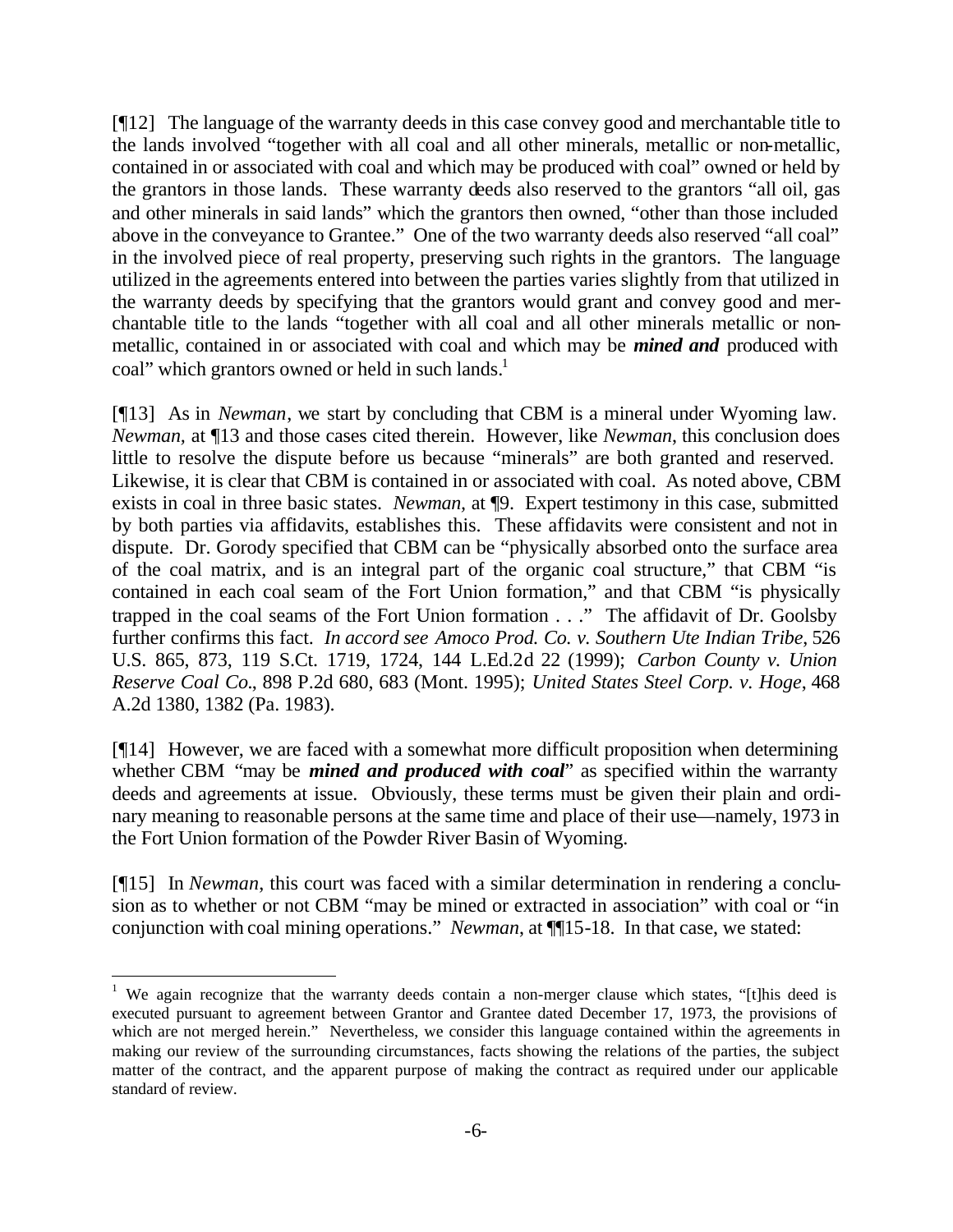The coal operator argues that production of gas has been considered "mining" relying on *Coronado Oil Company v. Grieves*, 603 P.2d 406 (Wyo. 1979), *Amoco Production Company v. Guild Trust*, 636 F.2d 261, 263-65 (10th Cir. 1980), and the language of oil and gas leases, including those issued by the landowners in this case. While those references certainly establish that oil and gas production through the drilling of wells has been considered "mining," they do not answer the question posed in this case because all agree that, in 1974 when the warranty deed in question was drawn, any gas found in the coal seam was not mined through a well bore but was ventilated or wasted while the coal was produced by excavation in the course of surface mining. In addition, the minerals conveyed by the language of the deed were only those mined "in association therewith or in conjunction with such coal operations." Webster's New World Dictionary confirms the ordinary meaning of "in association" and "in conjunction" to be "together." No party contends coalbed methane is somehow captured together with the coal as it is mined. Rather, it is released and escapes during the mining process. *Southern Ute Indian Tribe*, 526 U.S. at 873, 119 S.Ct. 1719. In the case of underground mines, it must be ventilated. *United States Steel Corporation v. Hoge*, 503 Pa. 140, 468 A.2d 1380, 1382 (1983).

Is the plain meaning of "extracted" the same as "released," "escaped," or "ventilated"? It is obvious these words connote different actions, and the distinctions between them are crucial to determining the intent of the parties to this deed. Webster's New World Dictionary confirms that difference by defining (1) "extract" as "to draw out by effort; pull out" and "to remove or separate (metal) from ore"; (2) "release" as "to set free"; and (3) "ventilate" as "to provide with an opening for the escape of air, gas, etc." Under the plain meaning of the terms chosen by the parties to the deed, we cannot conclude they intended to include coalbed methane gas as a mineral "mined or extracted in association therewith or in conjunction with such coal operations" when it can only be produced through wells as any other gas.

We could end the inquiry at this point. However, because of the importance of the issue of the ownership of coalbed methane in general and the extensive consideration of this issue by other courts and commentators which we find helpful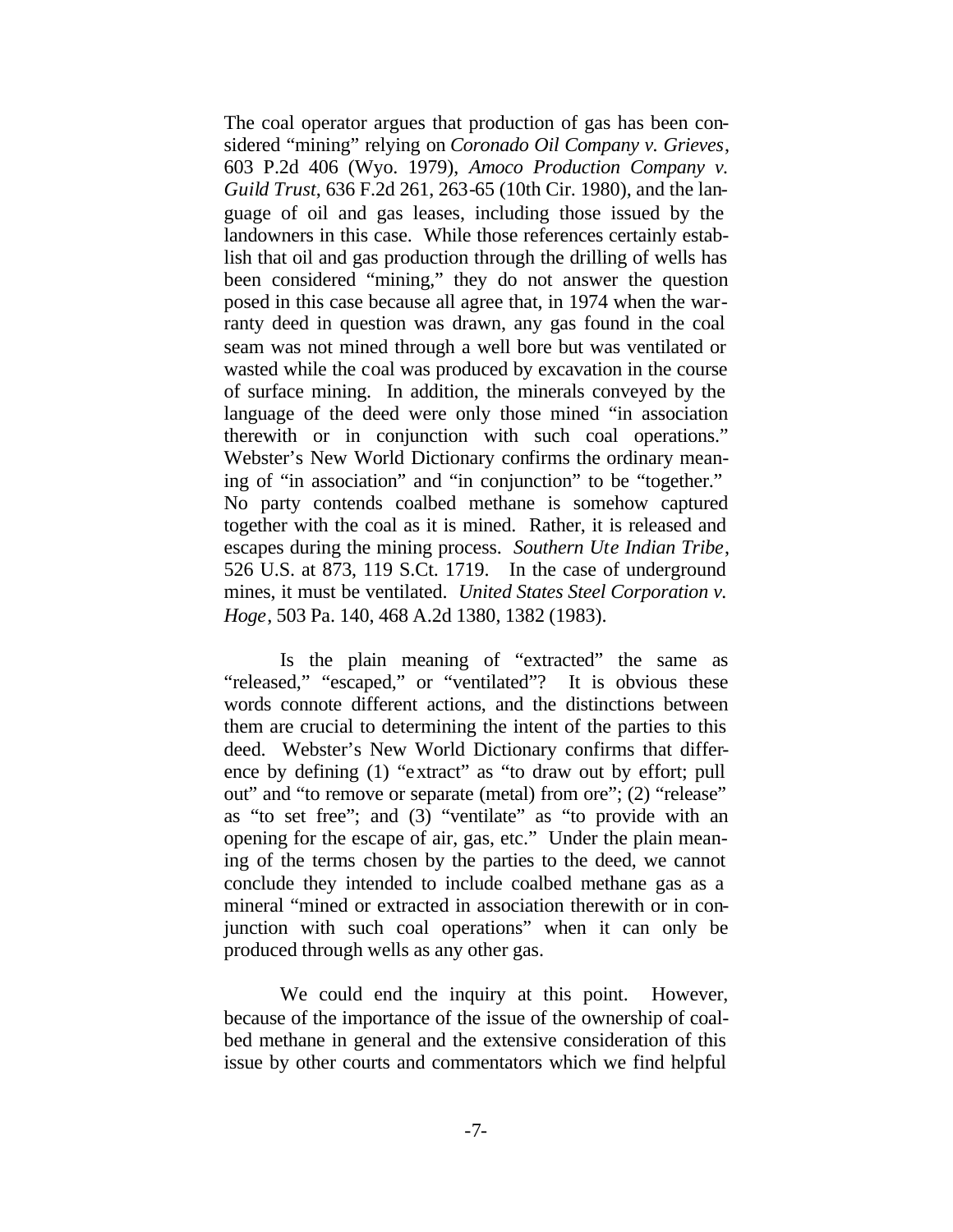and consistent with our initial conclusion, further discussion is warranted.

The coal operator poses a creative argument suggesting that, because coalbed methane can most efficiently be produced in advance of the mining operations thereby reducing the water the mine must contend with and making the mine more economically successful, it is mined or extracted "in association therewith" or "in conjunction with" coal mining operations. Two problems exist with that argument. First, the gas production does not occur automatically in the process of overburden and coal excavation and removal. Instead, it only occurs when and if the coal operator decides to undertake gas well drilling in advance of the mine face. Second, such "mining" techniques the coordination of well drilling and mine excavation—did not exist until twenty years after the deed in question was drawn which poses the broader question in this case. How is the parties' intent to be determined when minerals become valuable long after a conveyance by (1) discovery of new methods of production; (2) changes in economics making production of a previously known, but unwanted, mineral profitable; (3) or discovery of the presence of minerals not previously known to exist? Obviously, the language of the particular documents involved affects the answer to this question on a case-by-case basis.

### *Id.* (footnote omitted.)

[¶16] CCC, like the coal operator in *Newman*, contends that CBM is "mined" as a matter of law and industry usage because CBM can be extracted through a well bore. In support of this contention, CCC cites the cases of *Coronado Oil Co. v. Grieves*, 603 P.2d 406, 411 (Wyo. 1979), *Amoco Prod. Co. v. Guild Trust*, 636 F.2d 261, 265 (10th Cir. 1980) and *City of Evanston v. Robinson*, 702 P.2d 1283, 1286 (Wyo. 1985), along with Wyo. Const. art. 15, § 3; Wyo. Stat. Ann. § 39-13-102; and Williams and Meyers, *Manual of Oil and Gas Terms*   $477$  ( $11<sup>th</sup>$  ed. Lexis 2000). While oil and gas production through a well bore has been considered "mining," utilizing the same reasoning expressed in *Newman* quoted above, we must disagree such mining occurs "in conjunction with" or "in association" with the mining of coal.

[¶17] Moreover, our conclusion is supported by the expert affidavits of both Dr. Goolsby and Dr. Gorody submitted by the parties. In explaining the methods used to obtain CBM for sale commercially, Dr. Goolsby states: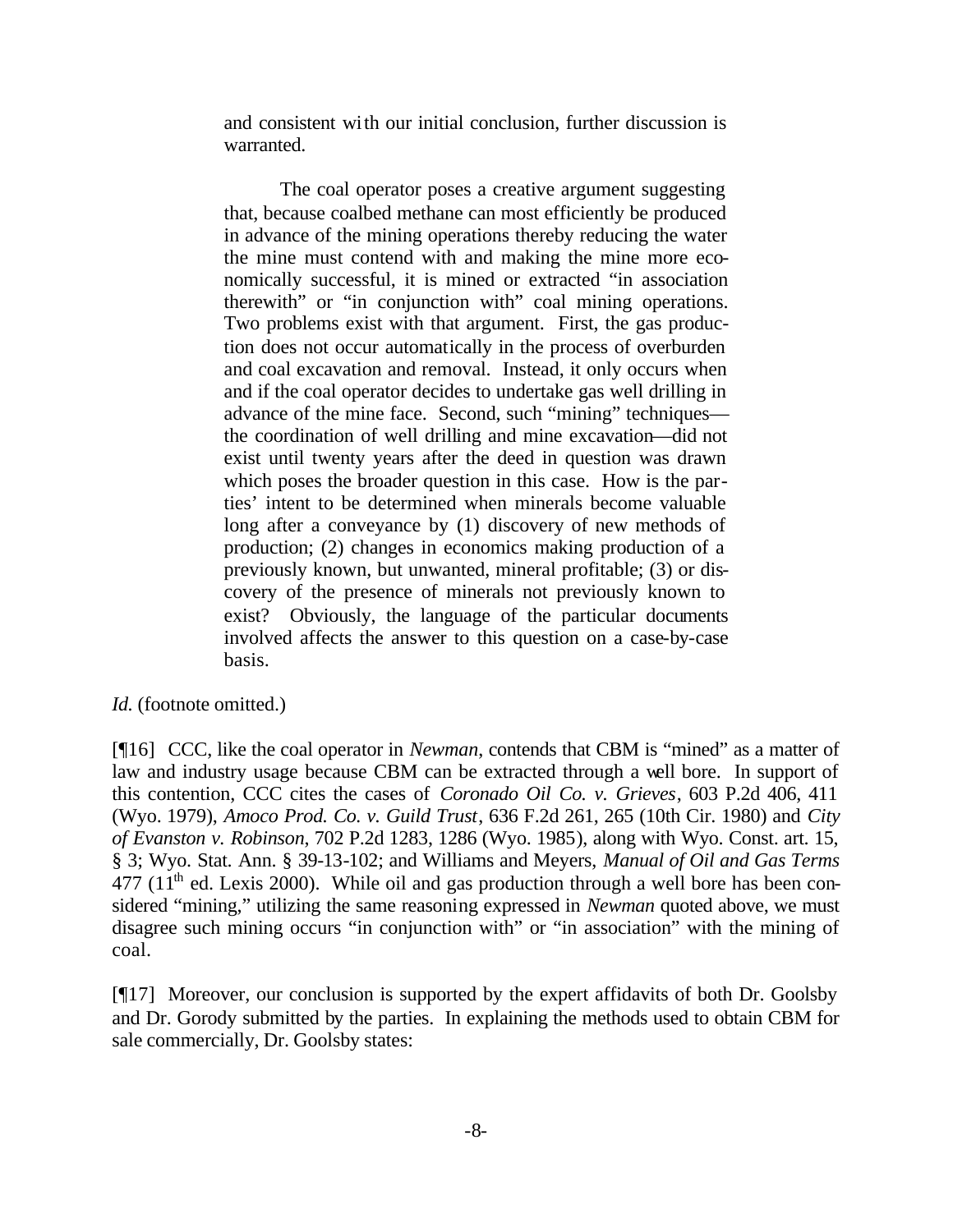All gas wells, whether drilled into sandstone, limestone, or other types of reservoir rock at any depth rely on a pressure differential to bring the gas into the well bore. The bore hole of any type of gas well serves as an escape route for gas under pressure to flow towards the surface. The pressure differential can be natural, caused by gravity, or it can be created by injecting water or carbon dioxide into gas holding formations. Likewise, the pressure differential can be achieved by removing or producing water from the gas well. Regardless of the method of exploiting or creating the pressure differential, all gas wells rely on this pressure differential. An accurate description of the production method for coalbed methane gas in the Powder River Basin is contained in the State of Wyoming Geological Survey's Information Pamphlet 7 (revised) entitled *Coalbed Methane in Wyoming* by Rodney DeBruin, Robert Lyman, Richard Jones and Lance Cook."

Dr. Goolsby continues,

Coal is mined by breaking it up and removing it from the earth with machinery. In the Powder River Basin in Wyoming and Montana, coal is removed by a process of open pit mining. This process does not allow the economic capture of coalbed methane gas. Rather, as the coal seam is exposed, and removed, essentially all of the coalbed methane gas is dissipated into the atmosphere. Only an infinitesimal amount of coalbed methane gas remains in the coal after production. With current technologies, there is no way to economically recover coalbed methane gas from coal during or after it has been removed from the earth.

Dr. Goolsby then concludes that he knows of no method whereby coalbed methane may be mined and produced when excavating coal so that CBM may be sold or have any commercial value.

[¶18] Dr. Gorody similarly indicates in his affidavit that CBM is inevitably present during the normal process of coal extraction because the decrease in pressure within the coal seam naturally causes CBM to be released from the coal. Dr. Gorody further clarifies that CBM is extracted from the coal seams in the Fort Union formation by lowering the hydrostatic pressure immediately surrounding the coal matrix and that the removal of water to recover CBM is a mining process. In addition, Dr. Gorody details:

> Unconventional coalbed methane gas is physically trapped in the coal seams of the Fort Union formation and cannot be released until mined or extracted. The mining and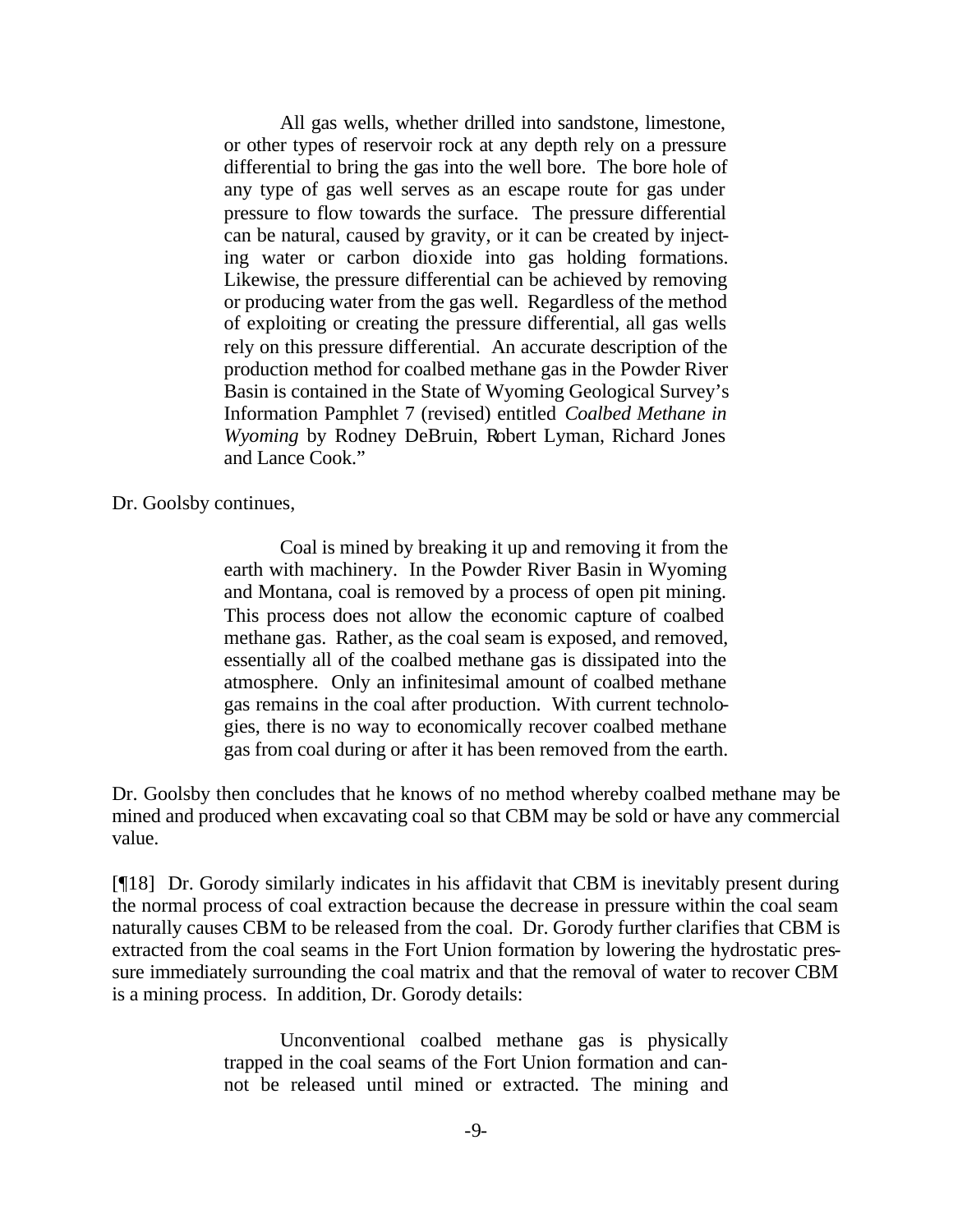extraction method generally employed by producers proceeds as follows. First, a well is drilled to the top of the Wyodak-Anderson coal seam. Drilling is discontinued as soon as this thick coal seam (usually 75 to 200 feet thick) is reached. A steel casing string is then set and cemented in each well. Once the cement has set, drilling is resumed, and the coal seam interval is drilled until the base of the coal is reached. The interval between the base of the casing and the base of the coal is usually left incased, or "open hole." Accordingly, there are no other geological strata exposed in the well bore that could provide access to either water or gas. This confirms that coalbed methane is produced only from the coal seam and not from a different geological horizon.

[¶19] These statements confirm our recognition in *Newman* that the capture of CBM for commercial purposes does not occur automatically in the process of overburden and coal excavation and removal. It only occurs when and if the coal operator decides to undertake gas well drilling in advance of mining the actual coal. *Newman*, at ¶18. Therefore, we conclude, as we did in *Newman,* that given the plain meaning of the terms used in the subject agreements, the parties here did not intend to include CBM as a mineral "mined" with coal, as CBM can only be captured through the use of wells, as any other gas.

[¶20] Citing the expert affidavits submitted as noted above, CCC further argues that CBM is produced with coal. Indeed, CCC tenders that not only may CBM be produced with coal, it is impossible to prevent such production because it is a scientific fact that CBM is inevitably produced during the normal process of coal extraction as the decrease in pressure within the coal seam naturally causes CBM to be released from the coal. Further, in support of this argument, CCC points out that Webster's Ninth New Collegiate Dictionary defines the term "produced" as "to offer to view or notice [or] to give birth or rise to," which it asserts is consistent with its expressed position.

[¶21] We note that in rendering summary judgment in favor of CCC, the district court placed significance on the fact that given future technological advancements and developments, CBM "may" be mined and produced with coal when wells are drilled in advance of the mine face. However, this reasoning is effectively thwarted and must be considered inappropriate when it is recognized that the parties in 1973 clearly could not have had this manner of production in mind because it only became known long after the conveyance.

[¶22] We also question whether CBM can be mined and produced *with* coal as expressed in both the warranty deeds and the agreements. Webster's Third New International Dictionary, Unabridged, defines the word "with" as "2a) alongside of; near to … c) in the same direction … 4c) in respect to: so far as concerns … 7d) as a result of; … because of … 9d) at the same time as …" Thus, as utilized in context with the circumstances faced by the parties, we hold that the word "with," as was the case in *Newman*, connotes the ordinary meaning of "in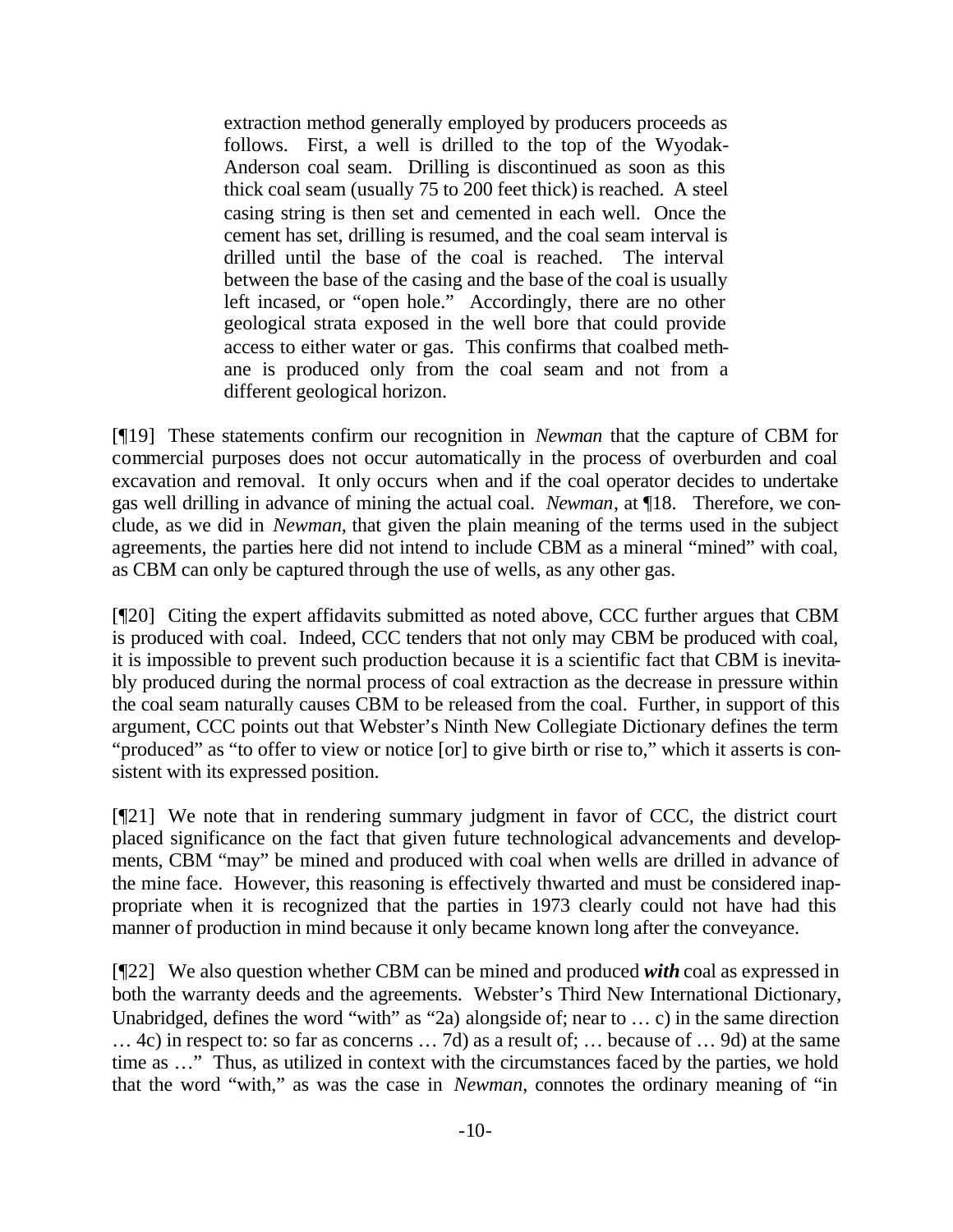association," "in conjunction" or "together." Again, CBM is not captured together with the coal as it is mined. Rather, it can only be captured prior to the mining process or it is released and escapes during the mining process. The most likely meaning of the word "with" as used by the parties, was meant to convey those minerals that could be actually mined together with coal. As CCC—like the coal operator in *Newman*—argues, common sense dictates that its predecessor, Carter Oil Company, intended to acquire and paid for all minerals that could be produced with the coal to avoid interference with its coal mining operations. We agree that was the grantee's likely intent, and certain minerals did exist which could have been produced with the coal and caused problems for the coal producer.

[¶23] As expressed by Dr. Goolsby:

I have considered the possible meaning of minerals contained in or associated with coal. Minerals contained in or associated with coal include pyrite, marcasite, and calcium carbonate. In 1975 I was employed mapping coal deposits in Wyoming for the U.S. Geological Survey. At that time there was a rumor that small traces of gold were or might be present in coal deposits.

However, CBM was not produced "with" the coal either in 1974 or today. In fact, in 1974, it was considered a waste product and a safety hazard. For similar reasons, it does not make sense that Carter Oil Company intended to purchase CBM in order to negate any liability for its release. Indeed, we provided in *Newman* at ¶30:

> The coal operator strenuously argues the broad language of the warranty deed, "coal and minerals commingled with [the] coal," was intended to allow it to release the coalbed methane during the mining operation without liability. However, as noted by the Supreme Court:

> > The right to dissipate the CBM gas where reasonable and necessary to mine the coal does not, however, imply the ownership of the gas in the first instance. Rather, it simply reflects the established common-law right of the owner of one mineral estate to use, and even damage, a neighboring estate as necessary and reasonable to the extraction of his own minerals.

*Southern Ute Indian Tribe*, 526 U.S. at 879, 119 S.Ct. 1719 (citing *Williams v. Gibson*, 84 Ala. 228, 4 So. 350 (1888); Rocky Mountain Mineral Law Foundation, 6 American Law of Mining § 200.04 (2d ed. 1997)). Other courts which have considered this issue agree the right to ventilate gas, which is an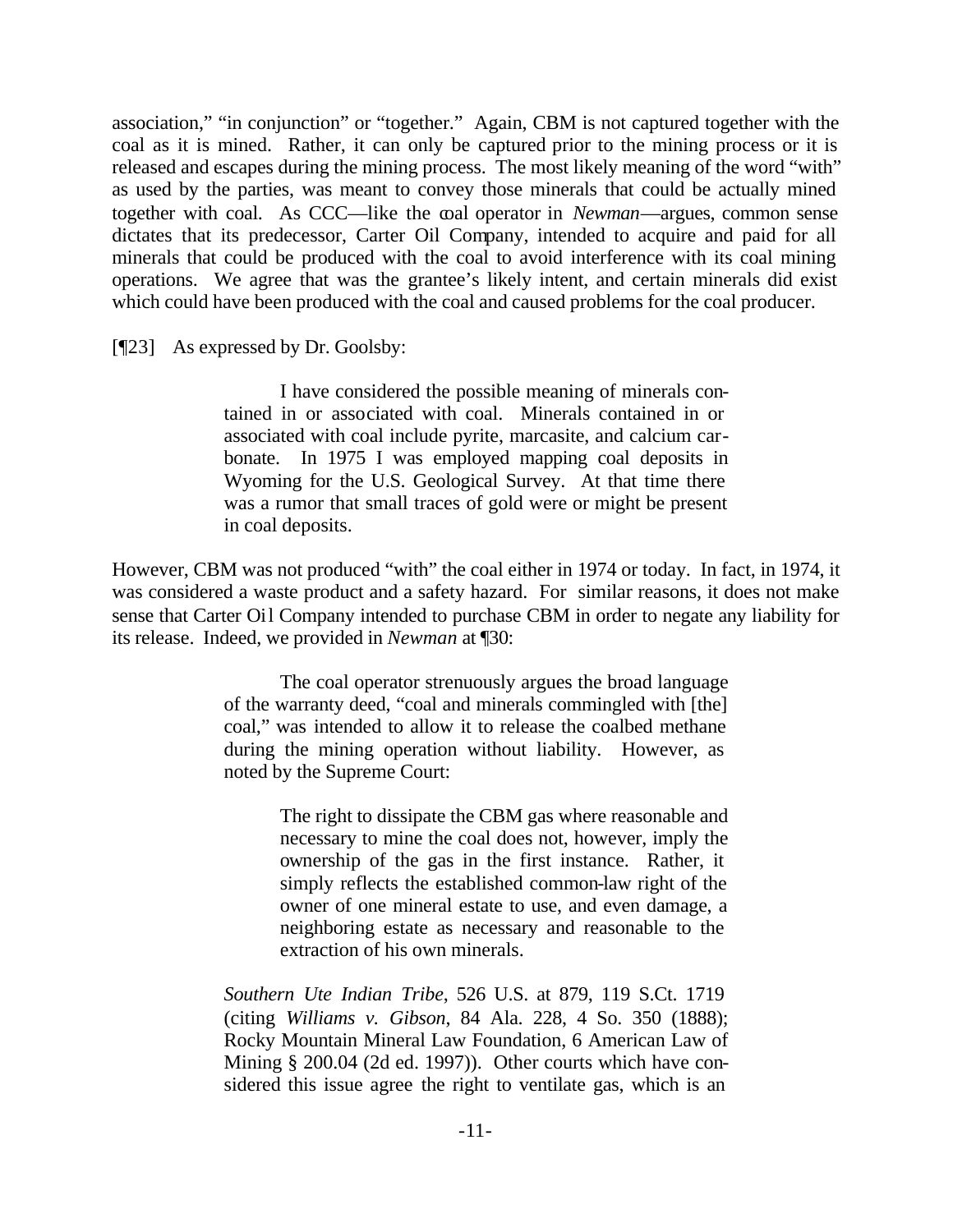essential element of the right to mine, is not equivalent to ownership. *NCNB Texas National Bank, N.A.*, 631 So.2d at 226. No one questions the coal owner's right to ventilate coalbed methane in the course of mining. "The grant of coal mining rights would be useless if it did not include the right to ventilate methane gas from the coal mining area." *Id.* at 228.

Furthermore, in this case with respect to one of the deeds, CCC cannot argue the grantee intended to protect its right to mine the coal because the coal owned by the grantor was specifically reserved and not conveyed. Thus, no potential for interference with the coal mining existed in any case.

[¶24] Finally, the McGees and Clarks expressly reserved "all oil, gas and other minerals in said lands which Grantor now owns, other than those included above in the conveyance to Grantee." Thus the only specific mention of the mineral "gas" is contained in the reservation. As we expressed in *Newman* at ¶32:

> On the basis of the unambiguous language of the deed and the surrounding facts and circumstances, we conclude the parties generally intended the coal to be conveyed and the gas, wherever it may be located within the property, to be reserved to the landowners. Coalbed methane, being a gas, remained the landowners' property. By this ruling, we do not intend to imply that, in all circumstances, the conveyance of coal excludes the conveyance of the coalbed methane. Parties can certainly sever the coalbed methane from the remainder of the oil and gas estate and convey it separately. Such an explicit severance occurred in this case when the oil and gas lessee vertically segregated its oil and gas leasehold interest and assigned from the surface to 1,000 feet beneath the surface, which contained the coal seam, to Hi-Pro. However, the warranty deed from the landowners to the coal operator in this case, which conveyed "all coal and minerals commingled with coal that may be mined or extracted in association therewith or in conjunction with such coal operations" but reserved all oil and gas, did not accomplish such a segregation.

#### *CONCLUSION*

[¶25] We hold that the district court improperly determined that summary judgment should be granted to CCC. The record before us does not present issues of material fact, and the warranty deeds are not ambiguous. Moreover, the undisputed facts in this case establish that appellants' predecessors could not have intended to convey CBM to CCC's predecessors, as